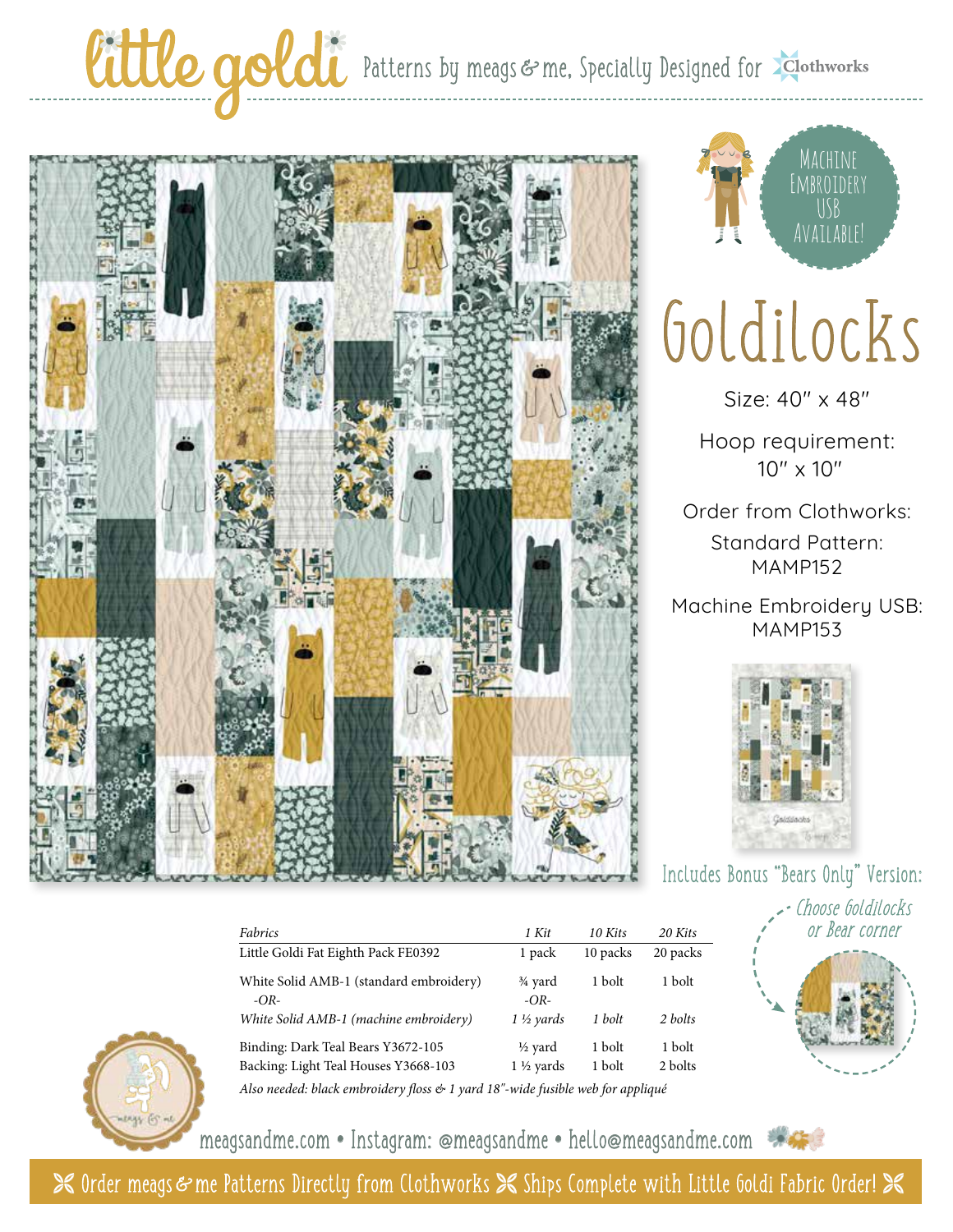#### Cittle goldi Patterns by meags & me, Specially Designed for Elothworks



*Fabrics*



Size: 40" x 48"

Standard Pattern: MAMP152

Machine Embroidery USB Also Available: MAMP153



Includes Bonus "Bears Only" Version:





meagsandme.com **•** Instagram: @meagsandme **•** hello@meagsandme.com

Little Goldi Fat Eighth Pack FE0392 1 pack White Solid AMB-1 (standard embroidery)  $\frac{3}{4}$  yard Binding: Dark Teal Bears Y3672-105 <br>
<sup>1/2</sup> yard Suggested Backing: Light Teal Houses Y3668-103 1 1 1 1 1 1 1 1 1 1 2 yards *Also needed: black embroidery floss & 1 yard 18"-wide fusible web for appliqué*